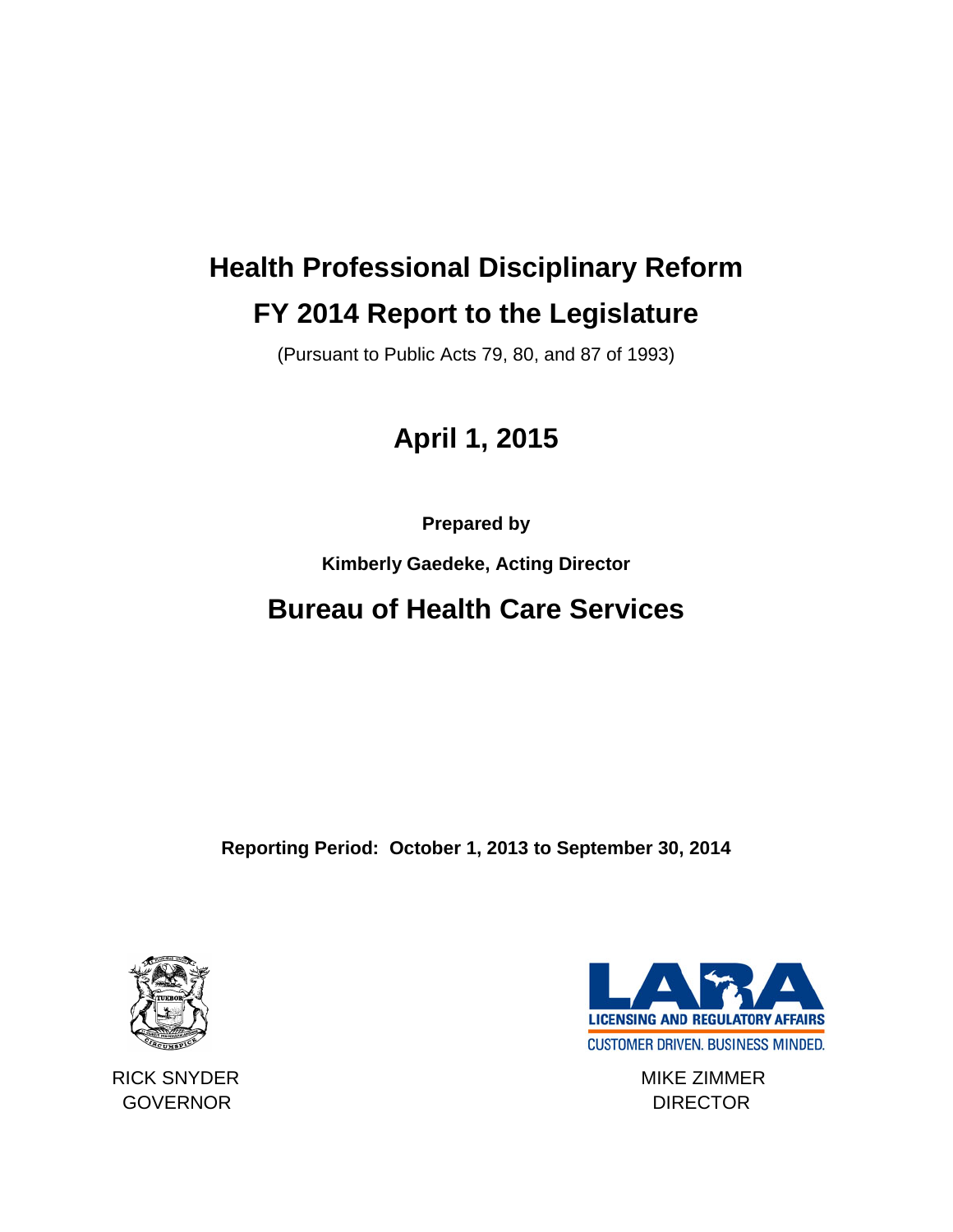## **Table of Contents**

| Section 1: Summary of Legislative Reporting Requirements3         |  |
|-------------------------------------------------------------------|--|
|                                                                   |  |
|                                                                   |  |
| Section 4: Definitions for Abbreviations in Licensing 2000 Data12 |  |

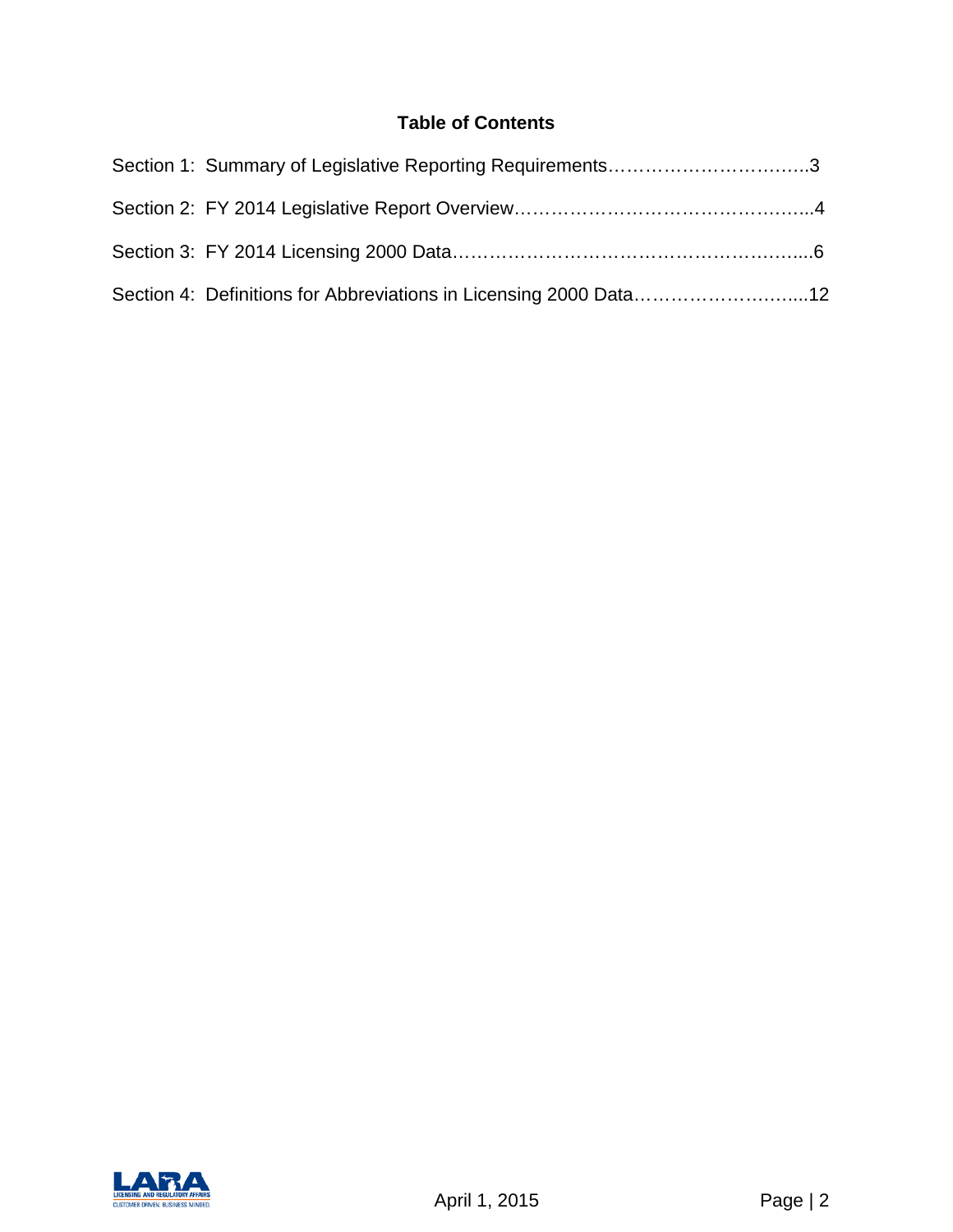## **Section 1: Summary of Legislative Reporting Requirements**

The reports in Section 2 and Section 3 fulfill the legislative reporting requirement pursuant to MCL 333.16241 (8) (a), (b), (c), (d) and (e). These regulations require the Bureau of Health Care Services to report the following regarding disciplinary actions taken against health professional licensees:

- Allegations Received
- Investigations Authorized
- Complaints Issued
- Cases Closed Without Disciplinary Action
- Disciplinary Actions Taken (By Type of Complaint and Health Profession)
- Actions Rendered by Disciplinary Subcommittee or Board
- Number of Cases Granted Extensions
- Recommendations made by Boards and Task Forces

These reports must provide this information as both a summary of all boards combined as well as by each individual board. With respect to cases that were granted extensions, the following is a description of the statutory time frames for processing complaints:

- 1. **Investigation Authorized to Allegation Filed:** This is a 90-day time period set forth in MCL 333.16231(6). Within 90 days after an investigation is initiated, the Department must do 1 or more of the following: issue a formal complaint, conduct a compliance conference, issue a summary suspension, issue a cease and desist order, or dismiss the complaint. One 30-day extension, making a total of 120 days, is allowed during this period.
- 2. **Compliance Conference Held to Hearing Held:** This 60-day time period is set forth in MCL 333.16231a(1) and requires a hearing to be conducted within 60 days after a compliance conference at which an agreement is not reached or after the agreement is rejected by the disciplinary subcommittee.
- 3. **Hearing Record Received by Disciplinary Subcommittee (DSC) to Decision Rendered:** MCL 333.16232(3) requires a disciplinary subcommittee to meet and impose a penalty within 60 days after the receipt of the recommended findings of fact and conclusions of law from a hearings examiner.
- 4. **Investigation Authorized to Disciplinary Subcommittee Rendered Decision:** The entire disciplinary process, from the initiation of an investigation to the final decision by the disciplinary subcommittee, must be completed within one year pursuant to MCL 333.16237(5).

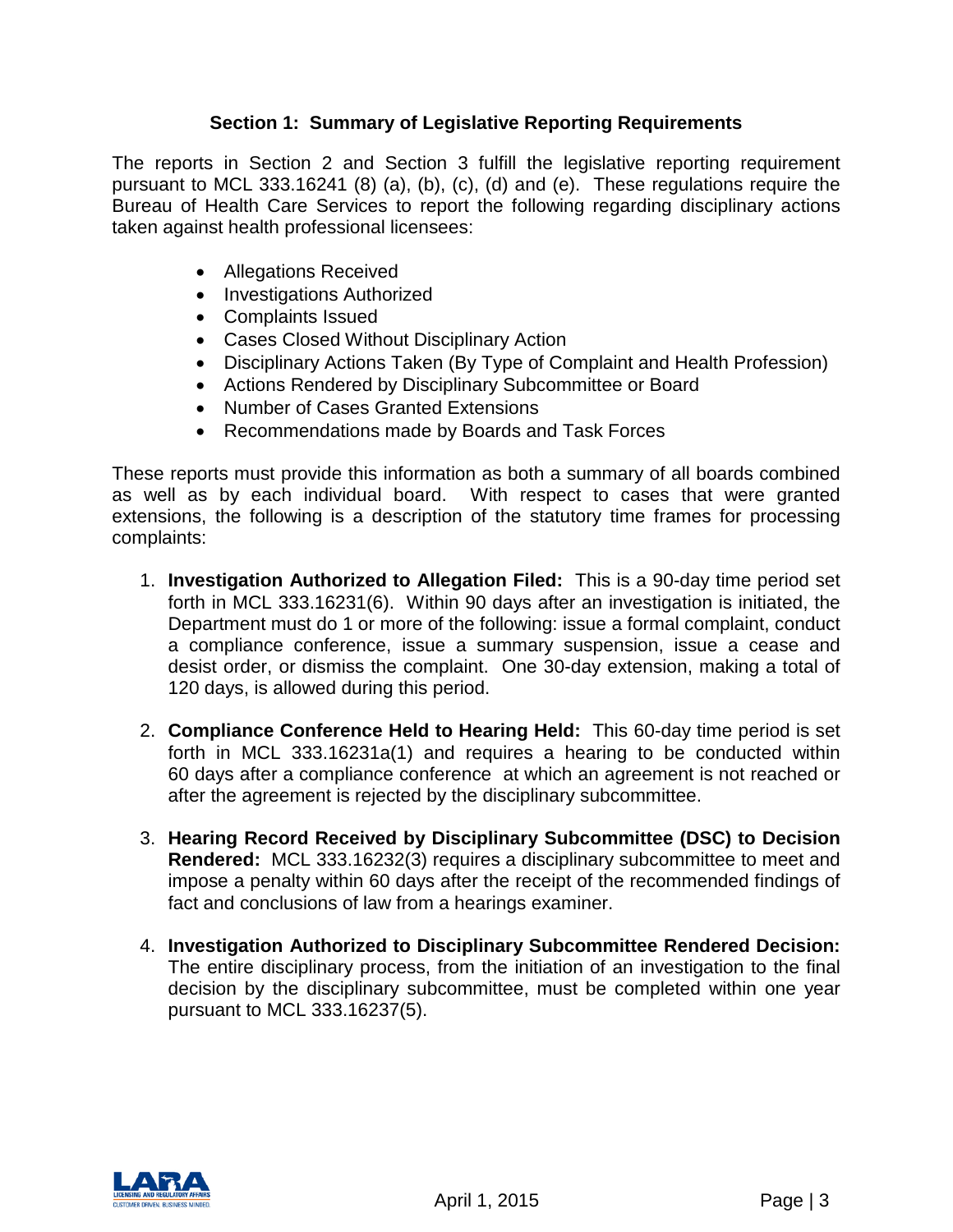## **Section 2: FY 2014 Legislative Report Overview**

This report has been prepared pursuant to Public Act 79 of 1993. This act requires that the Michigan Department of Licensing and Regulatory Affairs (LARA) annually report to the legislature all investigations pursued and disciplinary actions taken with health professionals by their respective occupational boards under the provisions of Article 7 and Article 15 of the Public Health Code, per MCL 333.16241 (8) (a), (b), (c), (d) and (e). This information is summarized in Section 3 of this report in the *FY 2014 Licensing 2000 Data Summary*, which is compiled from the License 2000 database used by the Bureau of Health Care Services (BHCS). The FY 2014 Legislative Report reflects actions taken during the  $18<sup>th</sup>$  year of operation under the Health Professional Disciplinary Reform Legislation.

### **FY 2014 Data:**

Below is the FY 2014 data reflecting actions taken by BHCS covering the period of October 1, 2013 to September 30, 2014:

- 1. Processed a total of 3,985 allegations (Section 3).
- 2. Out of the 3,985 allegations received in FY 2014, the most frequent were as follows:
	- Negligence-Incompetence (37%)
	- Criminal Conviction (13%)
	- Sister State Disciplinary Actions (12%)
	- Continuing Education (8%)

The 3,985 allegations received in FY 2014 represent an increase (113 files) from the previous year. In addition to this increase in the 12 month allegation totals between this year's report and the 2013 report, a comparison of changes seen in the allegation category totals can also be made.

This report also reflects the trends in increased or decreased allegation totals or categories:

- 1. Between April 1, 1994 and September 30, 2014, there have been a total of 56,094 allegations received encompassing all licensing boards since the effective date of the Health Professional Disciplinary Reform Legislation.
- 2. The allegation data (Section 3) reveals both the FY 2014 BHCS totals by category, as well as the individual board totals by category. The large increases or decreases from one year to the next in any allegation category usually represent normal fluctuations in the types of allegations received by the bureau.

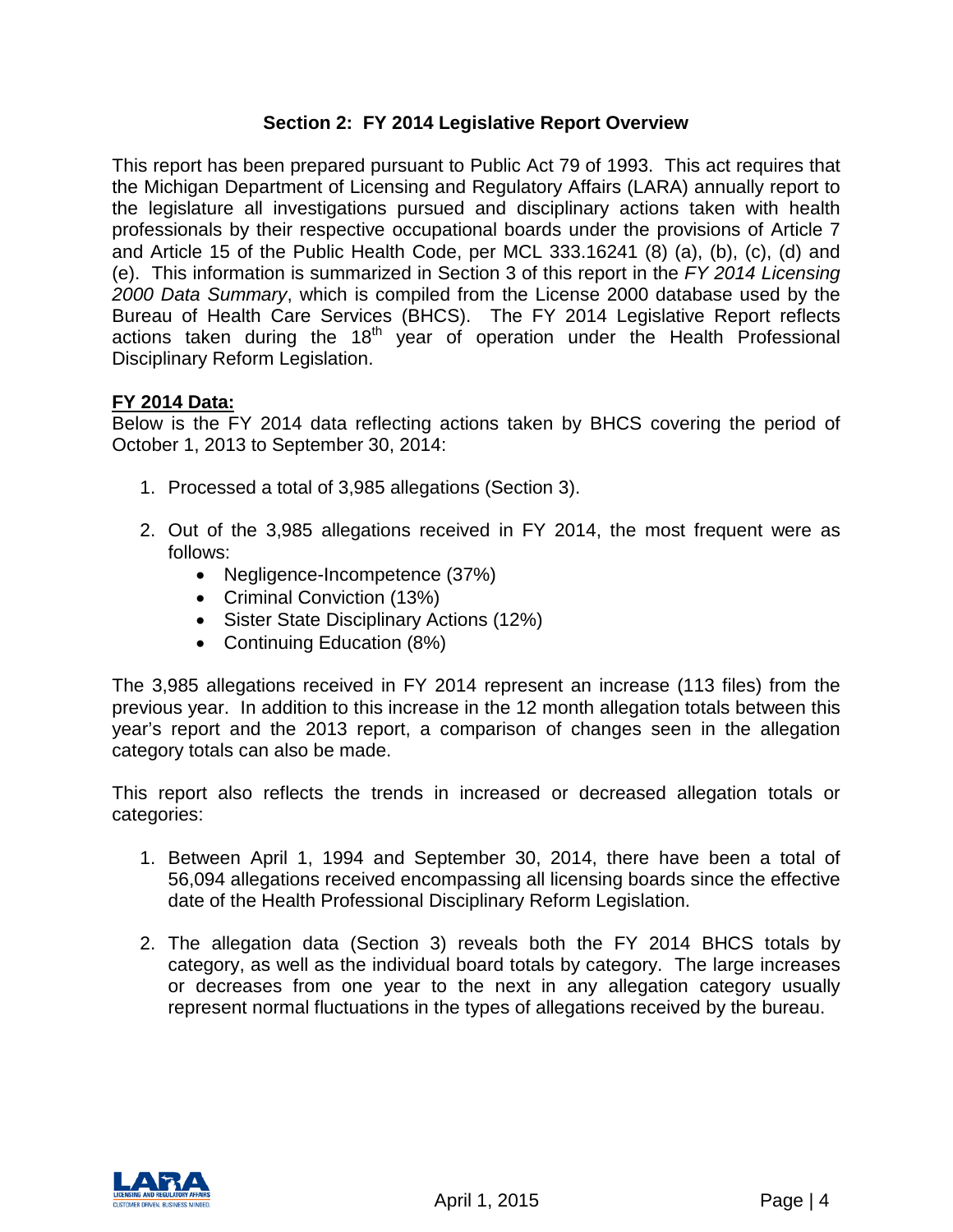- 3. The data (Section 3) shows there were 985 investigations authorized from the 3,985 allegations received in FY 2014, representing 25% of all allegations authorized for investigation.
	- In 2013, 27% of 3,872 allegations received were authorized for investigation.
- 4. There were 1,021 administrative complaints filed in FY 2014, compared to 1,098 in 2013.
	- Of these 1,021 administrative complaints, 70 were closed or dismissed in FY 2014.
- 5. There was also an increase of 272 files from FY 2013 to 2014 in the total number of disciplinary actions taken (Section 3).
- 6. The total number of disciplinary actions in FY 2014 was 1120 (Section 3). The most frequent were:
	- Probation (46%)
	- Suspended License (22%)
	- Fine Imposed (17%)
- 7. A breakdown of the top 3 categories among the 474 files exceeding time frames in FY 2014 (Section 3) were in the following categories:
	- Drug Diversion (14%)
	- Negligence-Incompetence (69%)
	- Practice outside scope (3%)

These file categories represent the type of files that often require extensive documented research, subpoena requests, expert evaluations, and investigation. Due to the extensive amount of time needed for these types of investigations, the file often exceeds the Bureau's designated time frames where an extension is requested.

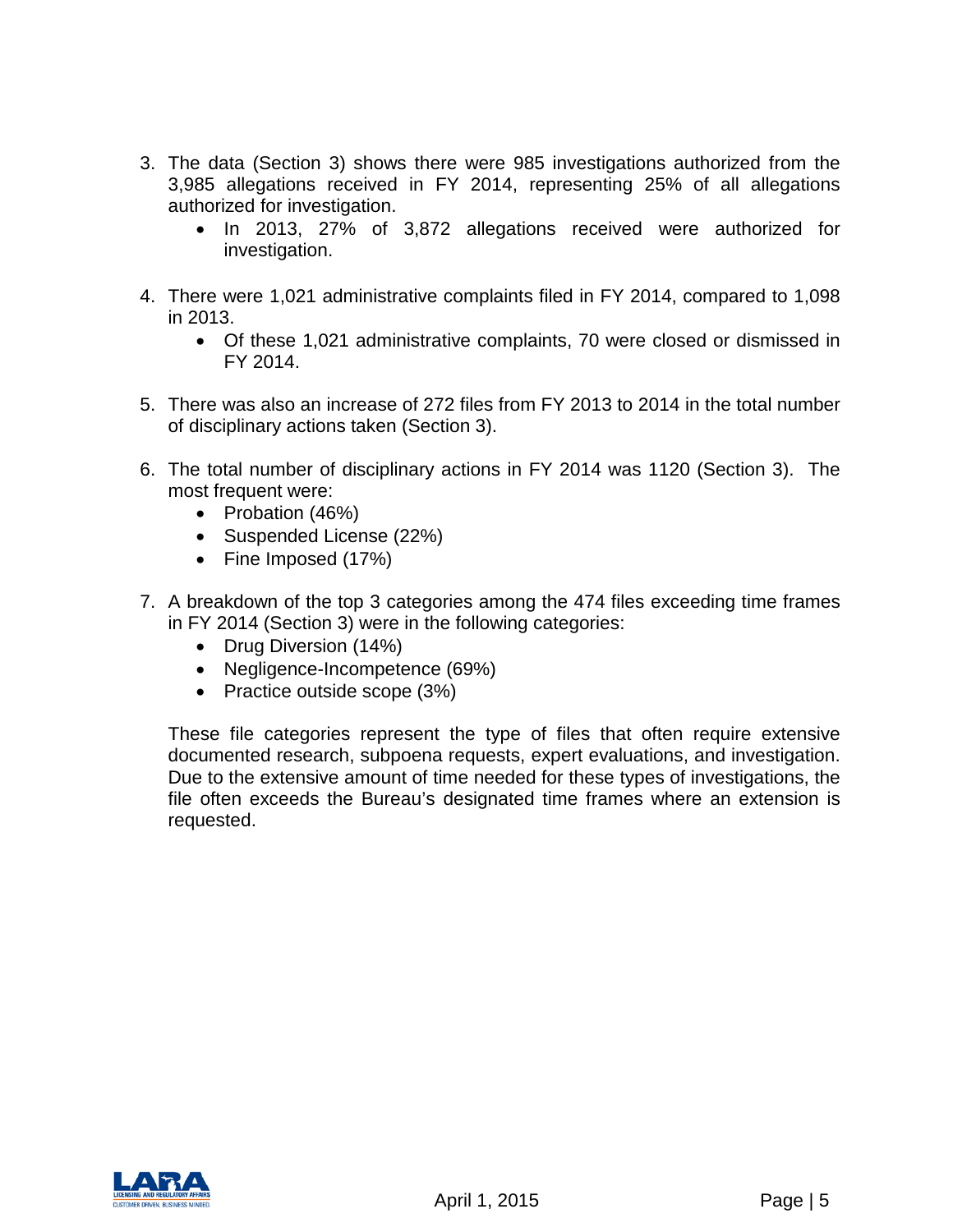## **Non-Behavioral Health Boards:**

| <b>LICENSING AND REGULATORY AFFAIRS</b><br><b>BUREAU OF HEALTH CARE SERVICES</b> |                |                |                |                |                |                 |                |                |                |                |                |                |                 |                |                |                |                |            |
|----------------------------------------------------------------------------------|----------------|----------------|----------------|----------------|----------------|-----------------|----------------|----------------|----------------|----------------|----------------|----------------|-----------------|----------------|----------------|----------------|----------------|------------|
| Annual Legislative Report - Other<br>10/01/2013-09/30/2014                       |                |                |                |                |                |                 |                |                |                |                |                |                |                 |                |                |                |                |            |
| <b>Allegations Received</b>                                                      | <b>ACU</b>     | AT             | CHIRO CNA      |                |                | <b>DENT MED</b> | <b>MT</b>      |                | NHA NURS OPT   |                | <b>OST</b>     | PA             | PHAR POD        |                | PT             | <b>RT</b>      | <b>VET</b>     | <b>TOT</b> |
|                                                                                  |                |                |                |                |                |                 |                |                |                |                |                |                |                 |                |                |                |                |            |
| Advertising                                                                      | 0              | 0              | $\overline{2}$ | 0              | 23             | 0               | 0              | 0              | 0              | 0              | 0              | 0              | 0               | 1              | 0              | $\overline{0}$ | 0              | 26         |
| Betrayal of Professional Confidence                                              | 0              | $\bf{0}$       | $\mathbf{0}$   | 0              | 0              | 1               | $\mathbf{0}$   | $\mathbf{0}$   | 1              | $\bf{0}$       | 0              | $\bf{0}$       | $\bf{0}$        | 0              | 0              | $\mathbf{0}$   | 0              | 2          |
| <b>Continuing Education</b>                                                      | $\overline{0}$ | $\overline{0}$ | 11             | $\overline{0}$ | 43             | 11              | $\overline{0}$ | 4              | 59             | 8              | 9              | $\overline{0}$ | 22              | $\overline{0}$ | $\overline{0}$ | $\overline{0}$ | 0              | 167        |
| <b>Criminal Conviction - Other</b>                                               | 0              |                | 9              | 9              | 22             | 57              |                | 0              | 260            | 3              | 23             | 10             | 32              | 5              | 18             | 1              | 11             | 462        |
| <b>Drug Diversion</b>                                                            | Ō              | $\Omega$       | 0              | $\overline{0}$ | $\overline{A}$ | 25              | 0              | $\overline{0}$ | 67             | $\overline{0}$ | 6              | $\overline{0}$ | 19              | $\overline{0}$ | $\overline{0}$ | $\overline{0}$ | 0              | 121        |
| Failure to Meet Licensing<br>Requirements                                        | 0              | 0              |                | 0              |                | 7               | 3              | 0              | 29             | 0              |                | 0              | 14              | 0              |                | 0              | 0              | 57         |
| Failure to Report/Comply                                                         | 0              | 0              | 0              | 0              | 0              | 7               | 0              | 0              | 0              | 0              | 4              | 0              | 0               | 0              | 0              | 0              | 0              | 11         |
| <b>Insurance Fraud</b>                                                           | 0              | $\mathbf{0}$   | 1              | $\bf{0}$       | 5              | 10              | $\mathbf{0}$   | $\bf{0}$       | 1              | $\bf{0}$       | $\overline{2}$ | $\mathbf{0}$   | 5               | $\bf{0}$       | $\overline{2}$ | $\mathbf{0}$   | $\bf{0}$       | 26         |
| Lack of Good Moral Character                                                     | 0              | 0              | 0              | 0              | 1              | 2               | 0              | 0              | 8              | 0              | 0              | 0              | 0               | 0              | 0              | 0              | 0              | 11         |
| Mental or Physical Impairment                                                    | 0              | $\mathbf{0}$   | $\mathbf{0}$   | 0              | 3              | 6               | $\mathbf{0}$   | $\bf{0}$       | 42             | $\mathbf{0}$   | $\mathbf{0}$   | $\mathbf{0}$   | 1               | $\bf{0}$       | 1              | $\mathbf{1}$   | 0              | 54         |
| Misappropriation of Resident                                                     | 0              | 0              | 0              | 9              | 0              | 0               | 0              | 0              | 1              | 0              | 0              | 0              | $\bf{0}$        | 0              | 0              | 0              | 0              | 10         |
| Property<br>Negligence                                                           | $\Omega$       | $\Omega$       | $\theta$       | $\overline{0}$ | $\Omega$       | $\Omega$        | $\theta$       | $\theta$       | $\overline{0}$ | $\Omega$       | $\mathbf{1}$   | $\Omega$       | $\Omega$        | $\overline{0}$ | $\Omega$       | $\theta$       | $\theta$       | 1          |
| Negligence - Incompetence                                                        | ٥              | ۵              | 5              | 2              | 125            | 383             | 2              | 27             | 410            | 7              | 118            | 26             | 113             | 8              | 11             | 4              | 47             | 1288       |
| Negligence - Incompetence/MALP                                                   | $\Omega$       | $\Omega$       | $\Omega$       | $\mathbf{0}$   | $\Omega$       | 28              | $\Omega$       | $\Omega$       | $\overline{2}$ | $\Omega$       | 13             |                | $\Omega$        | 1              | $\Omega$       | $\Omega$       | $\Omega$       | 45         |
| No Jurisdiction                                                                  | ۵              | 0              | 5              | 19             | 9              | 54              | 0              | 0              | 52             | 0              | 22             | 6              | 4               | 0              | 4              | 0              | 1              | 176        |
| <b>Patient Abuse</b>                                                             | $\Omega$       | $\Omega$       | $\Omega$       | 90             | $\Omega$       | $\mathbf{0}$    | $\Omega$       | $\mathbf{0}$   | $\overline{0}$ | $\Omega$       | $\Omega$       | $\Omega$       | $\Omega$        | $\overline{0}$ | $\Omega$       | $\Omega$       | $\Omega$       | 90         |
| Practice Outside Scope                                                           | 0              | 0              | 1              | 0              | 0              | 0               | 0              | 0              | 15             | 0              | 0              | 3              | 0               | 1              | 4              | 0              | 0              | 24         |
| <b>Probation Violation</b>                                                       | $\overline{0}$ | $\overline{0}$ | $\overline{4}$ | $\bf{0}$       | 5              | 8               | $\mathbf{0}$   | $\overline{2}$ | 52             | $\overline{0}$ | $\mathbf{1}$   | $\mathbf{0}$   | $6\phantom{1}6$ | $\mathbf{1}$   | $\bf{0}$       | $\overline{0}$ | $\overline{2}$ | 81         |
| Promoting Unnecessary Services                                                   | 0              | 0              | 0              | 0              | 1              | 0               | 0              | 0              | 0              | 0              | 0              | 0              | $\bf{0}$        | 0              | 0              | 0              | 0              | 1          |
| <b>Refusal to Release Patient Records</b>                                        | 0              | $\bf{0}$       | 1              | $\bf{0}$       | 1              | 11              | $\mathbf{0}$   | 0              | 0              | $\overline{0}$ | 8              | $\overline{0}$ | $\bf{0}$        | $\overline{2}$ | 0              | $\mathbf{0}$   | 1              | 24         |
| <b>Sexual Misconduct</b>                                                         | 0              | 0              | 1              | 0              | 1              | 10              | 1              | 0              | 6              | 1              | $\overline{2}$ | 0              | 1               | 0              | 1              | 0              | 0              | 24         |
| Sister State Disciplinary Action                                                 | 0              | $\mathbf{0}$   | $\mathbf{0}$   | $\bf{0}$       | 5              | 163             | $\mathbf{0}$   | $\mathbf{0}$   | 245            | $\overline{0}$ | 23             | 5              | 47              | 0              | 1              | $\mathbf{0}$   | $\overline{2}$ | 491        |
| <b>Substance Abuse</b>                                                           | 0              | 0              | $\overline{2}$ | 0              | $\overline{2}$ | 11              | 0              | 0              | 206            | 1              | 4              | $\overline{2}$ | 5               | 3              | 4              | 1              | 7              | 248        |
| <b>Technical Violation of Article 7</b>                                          | 0              | $\mathbf{0}$   | $\mathbf{0}$   | $\mathbf{0}$   | $\overline{0}$ | 0               | $\mathbf{0}$   | $\mathbf{0}$   | 0              | $\overline{0}$ | 0              | $\mathbf{0}$   | 13              | $\mathbf{0}$   | $\mathbf{0}$   | $\overline{0}$ | 1              | 14         |
| <b>Unethical Business Practices</b>                                              | 0              | 0              | 2              | $\bf{0}$       | 5              | 2               | 0              | 0              | 1              | 0              | 3              | 0              | 0               | 0              | 1              | 0              | $\bf{0}$       | 14         |
| <b>Unlicensed Person</b>                                                         | 1              | $\bf{0}$       | $\bf{0}$       | 0              | 4              | 1               | $\mathbf{0}$   | 0              | 5              | 0              | 1              | 0              | 1               | 1              | 1              | $\mathbf{0}$   | 2              | 17         |
| <b>Unsanitary Condition</b>                                                      | 0              | $\overline{0}$ | Ō              | $\overline{0}$ | $\overline{2}$ | 5               | 0              | $\overline{0}$ | 1              | $\overline{0}$ | 1              | $\overline{0}$ | 0               | $\overline{2}$ | $\overline{0}$ | $\overline{0}$ | $\overline{2}$ | 13         |
| Total                                                                            |                |                | 45             | 129            | 262            | 802             |                | 33             | 1463           | 20             | 242            | 53             | 283             | 25             | 49             |                | 76             | 3498       |
|                                                                                  |                |                |                |                |                |                 |                |                |                |                |                |                |                 |                |                |                |                |            |

Report: L2K0500A\_Other

03/23/2015 11:41AM

Page 1 of 3

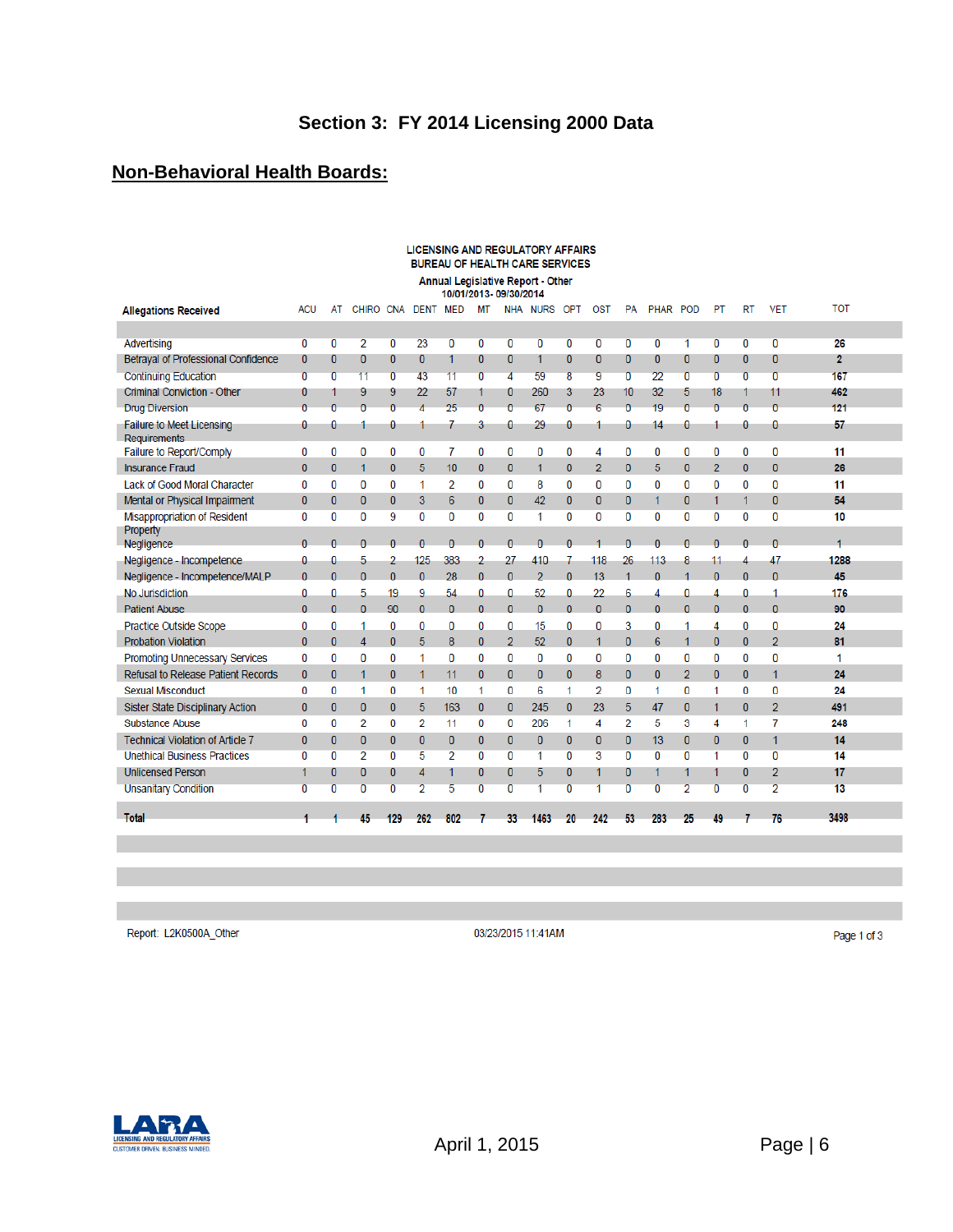#### LICENSING AND REGULATORY AFFAIRS BUREAU OF HEALTH CARE SERVICES Annual Legislative Report<br>10/01/2013-09/30/2014

|                                                          | <b>ACU</b>                        | AT<br>$\theta$   | <b>AUD</b>       | <b>CHIRO</b><br>8 | <b>CNA</b><br>$\bf{0}$ | <b>DENT</b>  | <b>MED</b>     | NHA          | <b>NURS</b>     | OPT          | <b>OST</b>   | PA           | PHAR         | POD            | PT<br>9      | RT<br>$\overline{\phantom{a}}$ | VET          | <b>BUREAU</b>           |
|----------------------------------------------------------|-----------------------------------|------------------|------------------|-------------------|------------------------|--------------|----------------|--------------|-----------------|--------------|--------------|--------------|--------------|----------------|--------------|--------------------------------|--------------|-------------------------|
| <b>Investigations Authorized</b>                         |                                   |                  | $\mathbf{0}$     |                   |                        | 63           | 172            | 21           | 340             | 1            | 67           |              | 125          | $\overline{2}$ |              |                                | 35           | 853                     |
| <b>Investigations Conducted</b>                          | 1                                 | 0                | 0                | 10                | 0                      | 79           | 185            | 26           | 370             | 2            | 78           | 12           | 128          | 3              | 12           | 5                              | 46           | 957                     |
| <b>Extensions Granted</b>                                |                                   |                  |                  |                   |                        |              |                |              |                 |              |              |              |              |                |              |                                |              |                         |
| Advertising                                              | 0                                 | 0                | 0                | 0                 | 0                      | 0            | 0              | 0            | 0               | 0            | 0            | 0            | 0            | 0              | 0            | 0                              | 0            | 0                       |
| <b>Betrayal of Professional Confidence</b>               | $\bf{0}$                          | $\theta$         | $\bf{0}$         | 0                 | $\mathbf{0}$           | $\bf{0}$     | $\mathbf{0}$   | 0            | $\mathbf{0}$    | 0            | $\mathbf{0}$ | $\mathbf{0}$ | $\bf{0}$     | $\bf{0}$       | $\bf{0}$     | 0                              | 0            | $\bf{0}$                |
| <b>Criminal Conviction Other</b>                         | 0                                 | 0                | 0                | 0                 | 0                      | 0            | 0              | $\bf{0}$     | 0               | 0            | 0            | 0            | 0            | 0              | 0            | 0                              | 0            | 0                       |
| Drug Diversion                                           | $\bf{0}$                          | $\mathbf{0}$     | $\mathbf{0}$     | 0                 | $\mathbf{0}$           | $\bf{0}$     | 17             | 0            | 30 <sup>°</sup> | $\mathbf{0}$ | 5            | 1            | 14           | $\mathbf{1}$   | $\mathbf{0}$ | 0                              | 0            | 68                      |
| Failure to Meet Licensing Requirements                   | 0                                 | 0                | 0                | 0                 | 0                      | 0            | 0              | 0            | 0               | 0            | 0            | 0            | 0            | 0              | 0            | 0                              | 0            | 0                       |
| <b>Insurance Fraud</b>                                   | $\bf{0}$                          | $\mathbf{0}$     | $\bf{0}$         | 1                 | $\mathbf{0}$           | 1            | $\mathbf{1}$   | $\mathbf{0}$ | $\mathbf{0}$    | $\mathbf{0}$ | 1            | $\mathbf{0}$ | $\mathbf{1}$ | $\bf{0}$       | $\mathbf{0}$ | $\mathbf{0}$                   | $\mathbf{0}$ | 5                       |
| Lack of Good Moral Character                             | 0                                 | 0                | 0                | 0                 | 0                      | 0            | 0              | 0            | 4               | 0            | 0            | 0            | 0            | 0              | 0            | 0                              | 0            | 4                       |
| Mental or Physical Impairment                            | $\bf{0}$                          | 0                | $\bf{0}$         | 0                 | 0                      | 1            | $\overline{2}$ | $\mathbf{0}$ | 1               | $\mathbf{0}$ | $\bf{0}$     | 1            | 0            | $\mathbf{0}$   | 0            | 1                              | 1            | $\overline{1}$          |
| Misappropriation of Resident Property                    | 0                                 | 0                | 0                | 0                 | 0                      | 0            | 0              | 0            | 0               | 0            | 0            | 0            | 0            | 0              | 0            | 0                              | 0            | 0                       |
| Negligence-Incompetence                                  | $\bf{0}$                          | $\mathbf{0}$     | $\bf{0}$         | $\overline{2}$    | $\bf{0}$               | 14           | 57             | 12           | 118             | $\mathbf{0}$ | 32           | 3            | 17           | $\mathbf{0}$   | 3            | 1                              | 21           | 280                     |
| Negligence-Incompetence/MALP                             | 0                                 | 0                | 0                | 0                 | 0                      | 0            | 3              | 0            | 0               | 0            | 0            | 2            | 0            | 0              | 0            | 0                              | 0            | 5                       |
| Patient Abuse                                            | $\pmb{0}$                         | $\bf{0}$         | $\bf{0}$         | $\mathbf{0}$      | $\pmb{0}$              | $\bf{0}$     | $\pmb{0}$      | $\mathbf{0}$ | $\bf{0}$        | $\mathbf{0}$ | $\mathbf{0}$ | $\mathbf{0}$ | $\bf{0}$     | $\mathbf{0}$   | $\bf{0}$     | 0                              | 0            | $\bf{0}$                |
| Practice Outside Scope                                   | 0                                 | 0                | 0                | 1                 | 0                      | 0            | 0              | 0            | 10              | 0            | 0            | 0            | 0            | 0              | 1            | 0                              | 0            | 12                      |
| <b>Promoting Unnecessary Services</b>                    | $\mathbf{0}$                      | $\mathbf{0}$     | $\bf{0}$         | 0                 | $\mathbf{0}$           | 0            | $\mathbf{0}$   | $\mathbf{0}$ | $\mathbf{0}$    | $\mathbf{0}$ | $\mathbf{0}$ | 0            | $\bf{0}$     | $\mathbf{0}$   | $\bf{0}$     | $\theta$                       | $\mathbf{0}$ | $\mathbf{0}$            |
| <b>Sexual Misconduct</b>                                 | 0                                 | 0                | 0                | 0                 | 0                      | 0            | 4              | 0            | 3               | 1            | 1            | 0            | 0            | 0              | 0            | 0                              | 0            | 9                       |
| Substance Abuse                                          | $\bf{0}$                          | $\bf{0}$         | $\bf{0}$         | $\mathbf{0}$      | $\bf{0}$               | 0            | 1              | $\mathbf{0}$ | $6\phantom{.0}$ | $\mathbf{0}$ | $\mathbf{0}$ | $\mathbf{0}$ | $\bf{0}$     | $\mathbf{0}$   | 0            | $\bf{0}$                       | 0            | 7                       |
| <b>Technical Violation</b>                               | 0                                 | 0                | 0                | 0                 | 0                      | 0            | 0              | 0            | 0               | 0            | 0            | 0            | 0            | 0              | 0            | 0                              | 0            | 0                       |
| <b>Technical Violation of Article 7</b>                  | $\mathbf{0}$                      | $\mathbf{0}$     | $\mathbf{0}$     | $\mathbf{0}$      | $\mathbf{0}$           | $\bf{0}$     | $\mathbf{0}$   | 0            | $\mathbf{0}$    | $\mathbf{0}$ | $\mathbf{0}$ | $\mathbf{0}$ | 1            | $\mathbf{0}$   | $\mathbf{0}$ | $\mathbf{0}$                   | 0            | 1                       |
| <b>Unethical Business Practices</b>                      | 0                                 | 0                | 0                | 0                 | 0                      | 0            | 1              | 0            | 0               | 0            | 1            | 0            | 0            | 0              | 0            | 0                              | 0            | $\overline{\mathbf{2}}$ |
| <b>Unlicensed Person</b>                                 | 1                                 | $\mathbf{0}$     | $\bf{0}$         | 0                 | $\mathbf{0}$           | $\mathbf{0}$ | $\mathbf{1}$   | 1            | $\overline{2}$  | $\mathbf{0}$ | $\mathbf{0}$ | 0            | $\mathbf{0}$ | $\mathbf{0}$   | $\mathbf{1}$ | $\mathbf{0}$                   | $\mathbf{0}$ | 6                       |
| <b>Unsanitary Conditions</b>                             | 0                                 | 0                | 0                | 0                 | 0                      | 1            | 2              | 0            | 0               | 0            | 0            | 0            | 1            | 0              | 0            | 0                              | 0            | 4                       |
| Total                                                    | 1                                 | $\mathbf{0}$     | $\bf{0}$         | 4                 | $\mathbf{0}$           | 17           | 89             | 13           | 174             | 1            | 40           | 7            | 34           | 1              | 5            | $\overline{2}$                 | 22           | 410                     |
| <b>Complaints Issued</b>                                 |                                   |                  |                  |                   |                        |              |                |              |                 |              |              |              |              |                |              |                                |              |                         |
| <b>Total Complaints Filed</b>                            | $\overline{2}$                    | $\mathbf{0}$     | $\mathbf{0}$     | 18                | 6                      | 73           | 126            | 7            | 362             | 7            | 28           | 5            | 132          | 5              | 3            |                                | 16           | 791                     |
| <b>Settlements Reached By Department</b>                 |                                   |                  |                  |                   |                        |              |                |              |                 |              |              |              |              |                |              |                                |              |                         |
| <b>Total Final Orders</b>                                | $\mathbf{0}$                      | $\mathbf{0}$     | $\mathbf{0}$     | 26                | 3                      | 78           | 120            | 7            | 504             | 9            | 42           | 11           | 114          | 5              | 17           | 13                             | 14           | 900                     |
| <b>Investigations and Complaints Closed or Dismissed</b> |                                   |                  |                  |                   |                        |              |                |              |                 |              |              |              |              |                |              |                                |              |                         |
| <b>Complaints Dismissed</b>                              | $\mathbf{0}$                      | $\bf{0}$         | $\mathbf{0}$     | $\overline{2}$    | $\pmb{0}$              | 5            | 15             | $\mathbf{0}$ | 26              | $\bf{0}$     | 7            | $\mathbf{0}$ | 4            | 1              | 1            |                                | 1            | 63                      |
| Actions Taken by Disciplinary Subcommittee or Board      |                                   |                  |                  |                   |                        |              |                |              |                 |              |              |              |              |                |              |                                |              |                         |
| <b>Board Rendered Decision</b>                           | $\bf{0}$                          | $\boldsymbol{0}$ | $\boldsymbol{0}$ | 1                 | $\mathbf{0}$           | 0            | 4              | 0            | 14              | 0            | 5            | 0            | 11           | $\bf{0}$       | $\bf{0}$     | 0                              | 1            | 36                      |
| <b>DSC Rendered Decision</b>                             | 0                                 | 0                | 0                | 21                | 0                      | 52           | 126            | 6            | 399             | 0            | 37           | 12           | 115          | 3              | 19           | 14                             | 12           | 816                     |
|                                                          |                                   |                  |                  |                   |                        |              |                |              |                 |              |              |              |              |                |              |                                |              |                         |
|                                                          |                                   |                  |                  |                   |                        |              |                |              |                 |              |              |              |              |                |              |                                |              |                         |
| Report: L2K0500B Other                                   | 03/23/2015 11:57AM<br>Page 2 of 3 |                  |                  |                   |                        |              |                |              |                 |              |              |              |              |                |              |                                |              |                         |

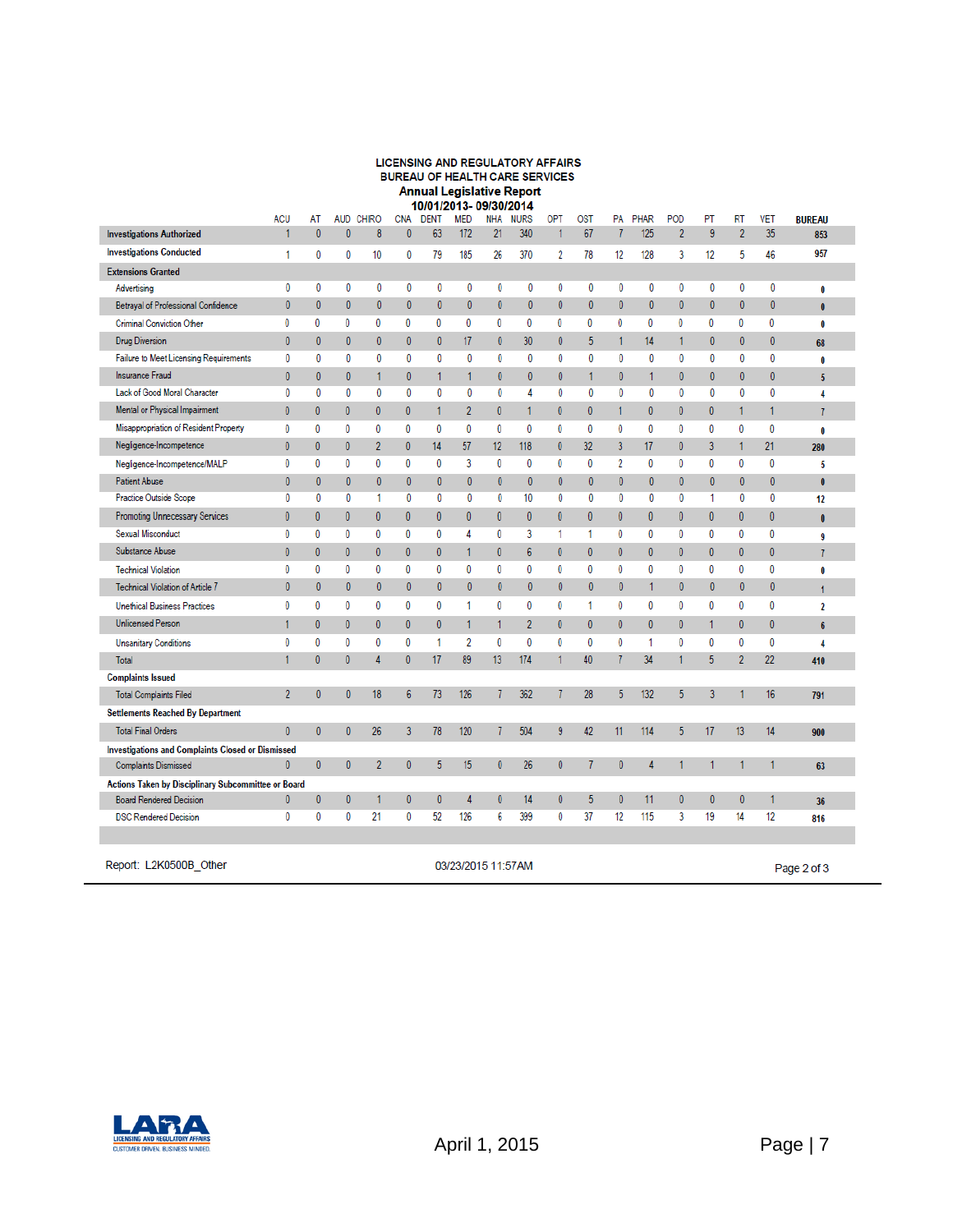## **LICENSING AND REGULATORY AFFAIRS** BUREAU OF HEALTH CARE SERVICES Annual Legislative Report<br>10/01/2013- 09/30/2014

|                                   | <b>CHIR</b>    | <b>CNA</b>   | <b>DENT</b>  | <b>MED</b>     | <b>NHA</b>   | <b>NURS</b>    | OPT          | <b>OST</b>     | PA             | PHAR           | POD            | PT             | <b>RT</b>      | <b>VET</b>     | <b>BUREAU</b> |
|-----------------------------------|----------------|--------------|--------------|----------------|--------------|----------------|--------------|----------------|----------------|----------------|----------------|----------------|----------------|----------------|---------------|
| <b>Disciplinary Actions:</b>      |                |              |              |                |              |                |              |                |                |                |                |                |                |                |               |
| CNA Flagged                       | 0              | 3            | 0            | 0              | 0            | 0              | 0            | $\bf{0}$       | 0              | 0              | 0              | 0              | 0              | 0              | 3             |
| Fine Imposed                      | 5              | $\mathbf{0}$ | 8            | 39             |              | 61             | $\mathbf{0}$ | 11             | $\overline{2}$ | 47             | $\mathbf{0}$   | $\theta$       | $\overline{3}$ | 4              | 181           |
| <b>License Denied</b>             | 0              | 0            |              |                | 0            | 5              | 0            | 0              | 0              | $\overline{2}$ | 0              | 0              | 0              | 0              | 9             |
| <b>Limited / Restricted</b>       | $\overline{2}$ | $\mathbf{0}$ |              | 9              | $\mathbf{0}$ | 5              | $\mathbf{0}$ | $\Delta$       |                | 10             | $\mathbf{0}$   | $\mathbf{0}$   | $\mathbf{0}$   | $\overline{2}$ | 34            |
| Probation                         | 9              | 0            | 47           | 25             | 3            | 222            | 9            | 8              | 3              | 25             | $\overline{2}$ | 6              | 5              | 4              | 368           |
| Reclassification Denied           |                | $\mathbf{0}$ | $\mathbf{0}$ | $\mathbf{0}$   | $\mathbf{0}$ | $\mathbf{0}$   | $\theta$     | $\mathbf{0}$   | $\mathbf{0}$   | $\mathbf{0}$   | $\mathbf{0}$   | $\theta$       | $\mathbf{0}$   | $\mathbf{0}$   |               |
| Reinstated with Sanction          | 0              | 0            | 0            | 0              | 0            | 0              | 0            | 0              | 0              | 4              | 0              | 0              | 0              | 0              |               |
| Reinstatement Denied              | 0              | $\mathbf{0}$ | $\mathbf{0}$ |                | $\mathbf{0}$ |                | $\mathbf{0}$ | $\overline{2}$ | $\bf{0}$       | $\overline{2}$ | $\mathbf{0}$   | $\mathbf{0}$   | $\mathbf{0}$   | $\mathbf{0}$   | 12            |
| Reprimanded                       | 0              | 0            | 0            |                |              | 5              | 0            | 0              | 0              | 2              | 0              | 0              | 0              | 0              | 9             |
| Revoked                           |                | $\mathbf{0}$ | $\mathbf{0}$ | $\overline{3}$ |              | 6 <sup>5</sup> | $\mathbf{0}$ | $\mathbf{3}$   |                | $\overline{2}$ |                | $\mathfrak{p}$ | $\mathbf{0}$   | $\mathbf{0}$   | 20            |
| Suspended                         | 6              | $\mathbf{0}$ | 8            | 20             |              | 151            | 0            |                | 4              | 12             |                | 6              | 3              | 2              | 221           |
| <b>Voluntarily Surrendered</b>    | $\mathbf{0}$   | $\theta$     |              | 4              | $\mathbf{0}$ | 14             | $\mathbf{0}$ | $\mathbf{0}$   | $\bf{0}$       | 7              | $\mathbf{0}$   | $\theta$       |                |                | 34            |
| <b>Total Disciplinary Actions</b> | 24             | 3            | 72           | 103            |              | 476            | 9            | 35             | 11             | 110            |                | 14             | 12             | 13             | 893           |

Report: L2K0500\_Other

03/23/2015 11:57AM

Page 3 of 3

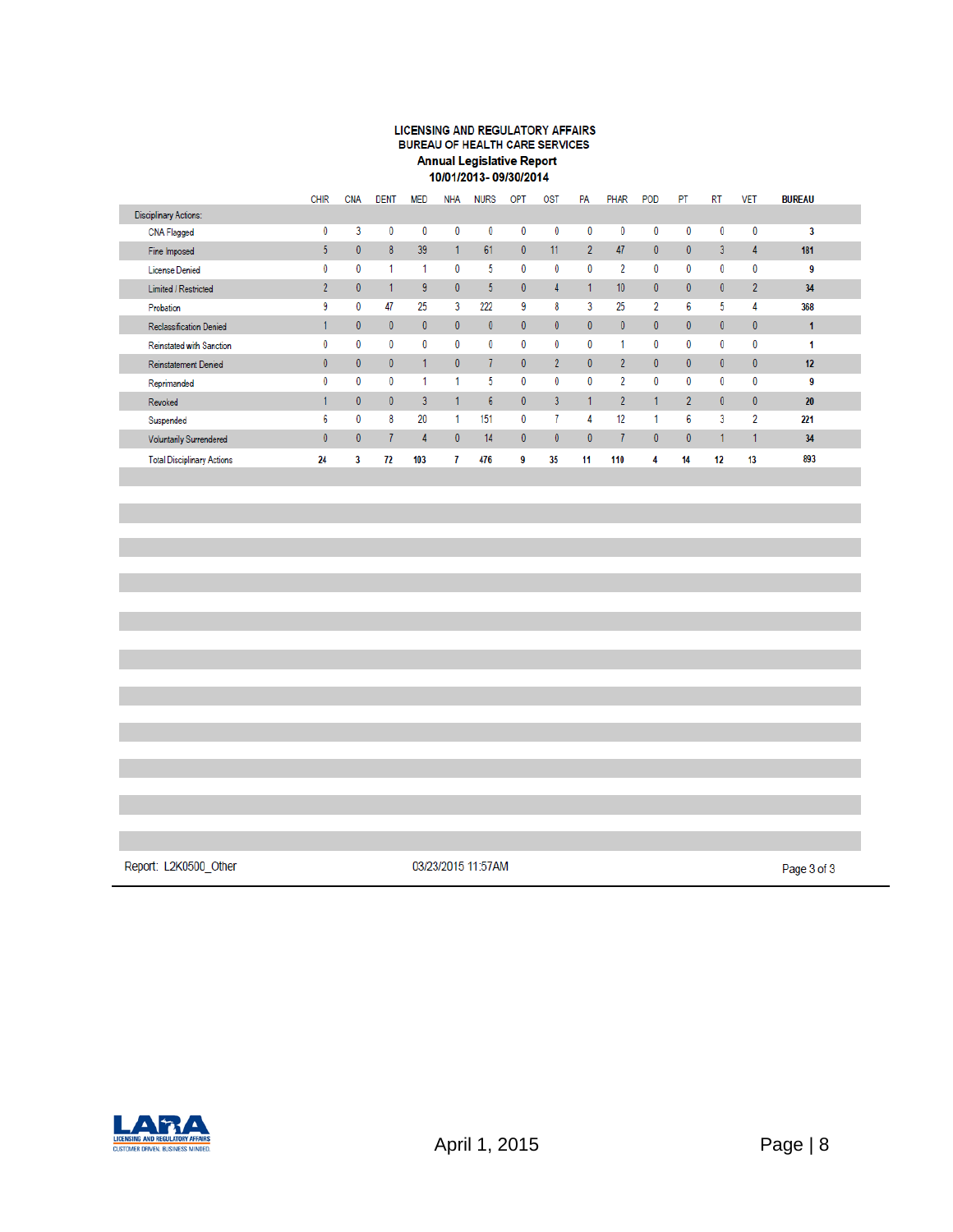## **Behavioral Health Boards:**

## LICENSING AND REGULATORY AFFAIRS BUREAU OF HEALTH CARE SERVICES Annual Legislative Report - Behavorial<br>10/01/2013-09/30/2014

| <b>Allegations Received</b>                      | <b>COUN</b>    | <b>MFT</b>     | OT             | PSY            | <b>SPL</b>     | SW  | <b>TOT</b>     |
|--------------------------------------------------|----------------|----------------|----------------|----------------|----------------|-----|----------------|
|                                                  |                |                |                |                |                |     |                |
| Advertising                                      | 3              | 0              | 0              | 17             | 0              | 0   | 20             |
| Betrayal of Professional Confidence              | 2              | $\mathbf{0}$   | 0              | 1              | 0              | 0   | 3 <sup>1</sup> |
| <b>Continuing Education</b>                      | 0              | $\overline{0}$ | 0              | Ō              | $\overline{0}$ | 152 | 152            |
| <b>Criminal Conviction - Other</b>               | 8              |                | 11             | 4              | 2              | 32  | 58             |
| <b>Failure to Meet Licensing</b><br>Requirements |                | $\overline{0}$ | $\overline{0}$ |                | 0              | 4   | 6              |
| Failure to Report/Comply                         | $\mathbf{0}$   | $\mathbf{0}$   | $\bf{0}$       | $\mathbf{0}$   | $\Omega$       | 1   | 1              |
| <b>Insurance Fraud</b>                           |                | 0              | 0              | 1              | O              |     | 3              |
| Lack of Good Moral Character                     | $\mathbf{0}$   | $\mathbf{0}$   | 1              | $\mathbf{0}$   | 0              |     | $\overline{2}$ |
| Mental or Physical Impairment                    | 1              | 0              | 0              | 1              | 0              |     | 3              |
| Negligence - Incompetence                        | 24             | 1              | 8              | 44             | 4              | 59  | 140            |
| No Jurisdiction                                  | 2              | 2              | 5              | 5              | $\Omega$       | 13  | 27             |
| Practice Outside Scope                           | $\mathbf{0}$   | $\overline{0}$ | 0              | 3              | $\mathbf{0}$   | 1   | 4              |
| <b>Probation Violation</b>                       | $\overline{2}$ | $\overline{0}$ | 1              |                | Ō              | 15  | 19             |
| Refusal to Release Patient Records               | 0              | $\mathbf{0}$   | 0              |                | 0              | 0   |                |
| <b>Sexual Misconduct</b>                         | $\overline{2}$ | 0              | 0              | 5              | O              | 8   | 15             |
| Sister State Disciplinary Action                 |                | 0              | 0              | 0              | 0              |     | 2              |
| <b>Substance Abuse</b>                           |                | Ō              | Λ              | $\overline{2}$ | ō              | 10  | 17             |
| <b>Unethical Business Practices</b>              | 3              |                | θ              |                | 0              |     | 6.             |
| <b>Unlicensed Person</b>                         | $\overline{0}$ |                | $\overline{2}$ | 0              |                |     | g              |
| <b>Total</b>                                     | 51             | 6              | 32             | 87             | 7              | 304 | 487            |
|                                                  |                |                |                |                |                |     |                |
|                                                  |                |                |                |                |                |     |                |
|                                                  |                |                |                |                |                |     |                |
|                                                  |                |                |                |                |                |     |                |

Report: L2K0500A\_Behav

03/23/2015 11:40AM

Page 1 of 3

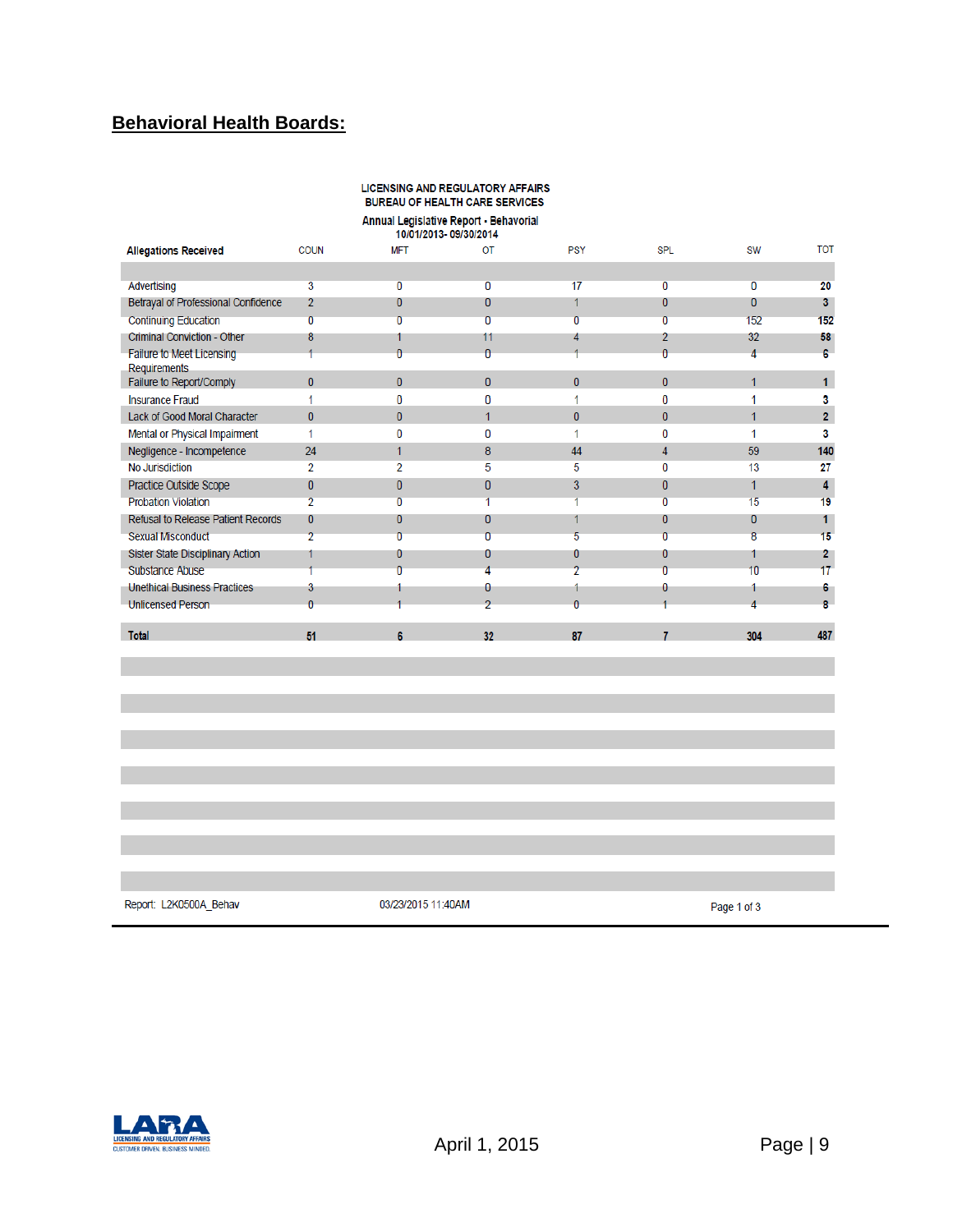#### LICENSING AND REGULATORY AFFAIRS **BUREAU OF HEALTH CARE SERVICES** Annual Legislative Report<br>10/01/2013-09/30/2014

|                                                          |                 |                |                | זוטטופט יטו טאוו טוטו | ,,,          |                |                |                         |  |
|----------------------------------------------------------|-----------------|----------------|----------------|-----------------------|--------------|----------------|----------------|-------------------------|--|
|                                                          | COUN            | <b>MFT</b>     | ОΤ             | <b>PSY</b>            | SAN          | <b>SPL</b>     | <b>SW</b>      | <b>BUREAU</b>           |  |
| <b>Investigations Authorized</b>                         | 30 <sup>°</sup> | 1              | 8              | 32                    | 0            | $\overline{3}$ | 58             | 132                     |  |
| <b>Investigations Conducted</b>                          | 27              | 1              | 4              | 32                    | 0            | 3              | 70             | 137                     |  |
| <b>Extensions Granted</b>                                |                 |                |                |                       |              |                |                |                         |  |
| Advertising                                              | 0               | 0              | 0              | $\bf{0}$              | 0            | 0              | $\bf{0}$       | 0                       |  |
| Betrayal of Professional Confidence                      | 1               | $\mathbf{0}$   | $\mathbf{0}$   | $\mathbf{0}$          | $\mathbf{0}$ | $\mathbf{0}$   | $\mathbf{0}$   | $\overline{1}$          |  |
| <b>Criminal Conviction Other</b>                         | 0               | 0              | 0              | 0                     | 0            | 0              | 0              | 0                       |  |
| <b>Drug Diversion</b>                                    | $\mathbf{0}$    | $\mathbf{0}$   | $\mathbf{0}$   | $\mathbf{0}$          | $\mathbf{0}$ | $\mathbf{0}$   | $\bf{0}$       | $\mathbf{0}$            |  |
| Failure to Meet Licensing Requirements                   | 0               | 0              | 0              | $\bf{0}$              | 0            | 0              | 0              | 0                       |  |
| <b>Insurance Fraud</b>                                   | $\mathbf{0}$    | $\mathbf{0}$   | $\mathbf{0}$   | $\mathbf{1}$          | $\mathbf{0}$ | $\mathbf{0}$   | 1              | $\overline{2}$          |  |
| Lack of Good Moral Character                             | 0               | 0              | 0              | $\bf{0}$              | 0            | 0              | 1              | 1                       |  |
| Mental or Physical Impairment                            | $\mathbf{0}$    | $\mathbf{0}$   | $\mathbf{0}$   | $\mathbf{0}$          | $\mathbf{0}$ | $\mathbf{0}$   | $\mathbf{0}$   | $\mathbf{0}$            |  |
| Misappropriation of Resident Property                    | 0               | 0              | 0              | 0                     | 0            | 0              | 0              | $\bf{0}$                |  |
| Negligence-Incompetence                                  | 8               | $\mathbf{0}$   | $\overline{2}$ | 13                    | $\mathbf{0}$ | 1              | 21             | 45                      |  |
| Negligence-Incompetence/MALP                             | 0               | 0              | 0              | 0                     | 0            | 0              | 0              | $\bf{0}$                |  |
| Patient Abuse                                            | $\mathbf{0}$    | $\mathbf{0}$   | $\mathbf{0}$   | $\mathbf{0}$          | $\mathbf{0}$ | 0              | $\mathbf{0}$   | $\mathbf{0}$            |  |
| Practice Outside Scope                                   | 0               | 0              | 0              | $\overline{2}$        | 0            | 0              | 1              | $\overline{\mathbf{3}}$ |  |
| Promoting Unnecessary Services                           | $\mathbf{0}$    | $\mathbf{0}$   | $\mathbf{0}$   | $\pmb{0}$             | $\mathbf{0}$ | $\mathbf{0}$   | $\bf{0}$       | $\mathbf{0}$            |  |
| Sexual Misconduct                                        | 2               | 0              | 0              | 3                     | 0            | 0              | 3              | 8                       |  |
| Substance Abuse                                          | $\mathbf{0}$    | $\mathbf{0}$   | $\mathbf{0}$   | $\mathbf{0}$          | $\mathbf{0}$ | $\mathbf{0}$   | $\mathbf{1}$   | 1                       |  |
| <b>Technical Violation</b>                               | 0               | 0              | 0              | 0                     | 0            | 0              | 0              | 0                       |  |
| Technical Violation of Article 7                         | $\mathbf{0}$    | $\mathbf{0}$   | $\mathbf{0}$   | $\mathbf{0}$          | $\mathbf{0}$ | 0              | $\mathbf{0}$   | $\mathbf{0}$            |  |
| <b>Unethical Business Practices</b>                      | 0               | 0              | 0              | 0                     | 0            | 0              | 0              | 0                       |  |
| Unlicensed Person                                        | $\mathbf{0}$    | $\mathbf{0}$   | $\mathbf{0}$   | $\mathbf{0}$          | $\mathbf{0}$ | $\mathbf{0}$   | $\overline{3}$ | $\overline{\mathbf{3}}$ |  |
| <b>Unsanitary Conditions</b>                             | 0               | 0              | 0              | 0                     | 0            | 0              | 0              | 0                       |  |
| <b>Total</b>                                             | 11              | $\mathbf{0}$   | $\overline{2}$ | 19                    | $\mathbf{0}$ | 1              | 31             | 64                      |  |
| <b>Complaints Issued</b>                                 |                 |                |                |                       |              |                |                |                         |  |
| <b>Total Complaints Filed</b>                            | 5               | 1              | 4              | 15                    | $\mathbf{0}$ | 1              | 204            | 230                     |  |
| <b>Settlements Reached By Department</b>                 |                 |                |                |                       |              |                |                |                         |  |
| <b>Total Final Orders</b>                                | 12              | $\overline{2}$ | $\overline{3}$ | 18                    | $\mathbf{0}$ | $\mathbf{0}$   | 203            | 231                     |  |
| <b>Investigations and Complaints Closed or Dismissed</b> |                 |                |                |                       |              |                |                |                         |  |
| <b>Complaints Dismissed</b>                              | $\mathbf{0}$    | $\mathbf{0}$   | $\mathbf{0}$   | $\mathbf{0}$          | 0            | 0              | 7              | $\overline{I}$          |  |
| Actions Taken by Disciplinary Subcommittee or Board      |                 |                |                |                       |              |                |                |                         |  |
| <b>Board Rendered Decision</b>                           | 1               | 0              | $\bf{0}$       | $\bf{0}$              | 0            | 0              | 5              | $6\phantom{1}$          |  |
| <b>DSC Rendered Decision</b>                             | 12              | 2              | 3              | 18                    | 0            | 0              | 106            | 141                     |  |
|                                                          |                 |                |                |                       |              |                |                |                         |  |

Report: L2K0500B\_Behav

03/23/2015 11:55AM

Page 2 of 3

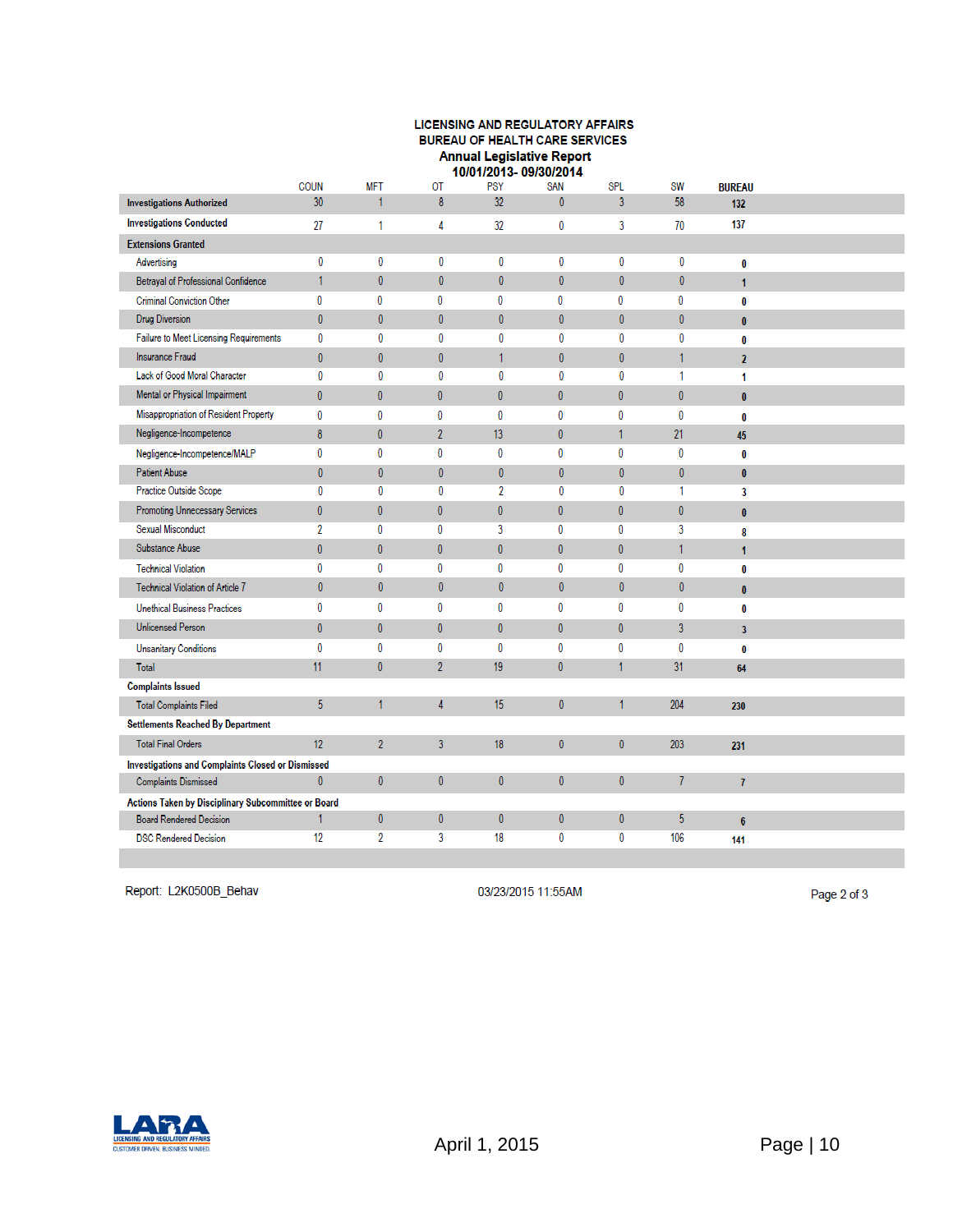#### LICENSING AND REGULATORY AFFAIRS BUREAU OF HEALTH CARE SERVICES **Annual Legislative Report** 10/01/2013-09/30/2014

|                                   | COU | <b>MFT</b> | OT | <b>PSY</b>   | <b>SW</b> | <b>BUREAU</b> |  |
|-----------------------------------|-----|------------|----|--------------|-----------|---------------|--|
| <b>Disciplinary Actions:</b>      |     |            |    |              |           |               |  |
| Fine Imposed                      |     | 0          |    |              |           | 10            |  |
| License Denied                    |     |            |    | $\mathbf{0}$ |           |               |  |
| <b>Limited / Restricted</b>       |     | 0          |    |              |           | 13            |  |
| Probation                         |     |            |    |              | 144       | 150           |  |
| Reprimanded                       |     | 0          |    | 0            |           |               |  |
| Revoked                           |     |            |    |              |           |               |  |
| Suspended                         |     | 0          |    |              | 17        | 26            |  |
| <b>Voluntarily Surrendered</b>    |     |            |    |              | 16        | 19            |  |
| <b>Total Disciplinary Actions</b> | 12  |            |    | 15           | 195       | 227           |  |

Report: L2K0500\_Behav

03/23/2015 11:55AM

Page 3 of 3